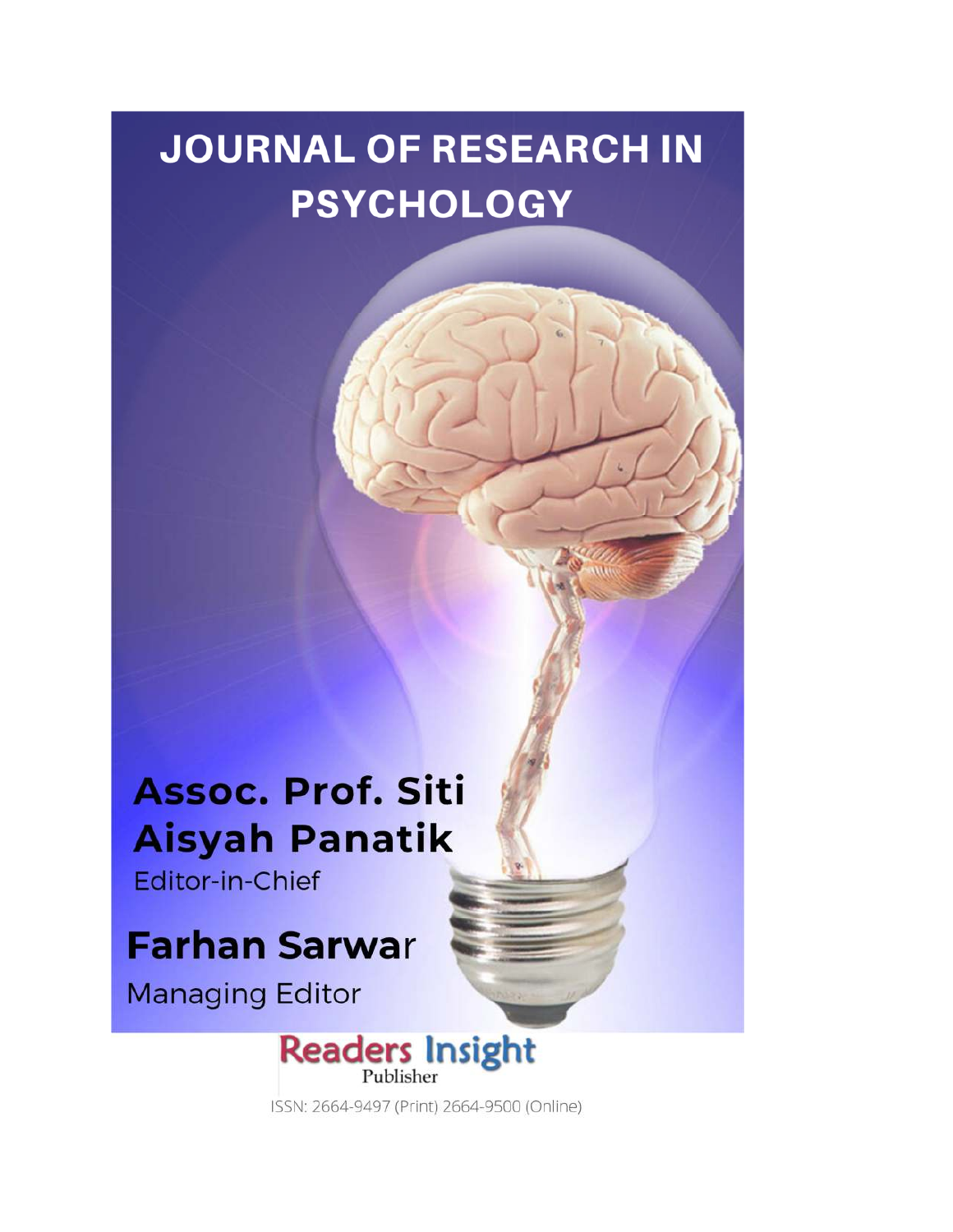[Home \(https://readersinsight.net/jrp/index\)](https://readersinsight.net/jrp/index)

- / [Archives \(https://readersinsight.net/jrp/issue/archive\)](https://readersinsight.net/jrp/issue/archive)
- / Vol 1 No 4 (2019): Issue 4 Nov-Dec 2019

**Published:** 2019-12-01

Articles

## **[A Case Study of Communicative Language Learning in Teaching Writing in a Rural](https://readersinsight.net/jrp/article/view/1001) School Environment (https://readersinsight.net/jrp/article/view/1001)**

Muhammad Z.M Qaddoura, Rajeh Almasradi

1-5

[PDF \(https://readersinsight.net/jrp/article/view/1001/841\)](https://readersinsight.net/jrp/article/view/1001/841)

## **[Relationship between Psychological Capital and Work Engagement](https://readersinsight.net/jrp/article/view/1115) (https://readersinsight.net/jrp/article/view/1115)**

Nor Akmar Nordin, Yuhanis Khalida A Rashid, Siti Aisyah Panatik, Ana Haziqah A Rashid 6-12

[PDF \(https://readersinsight.net/jrp/article/view/1115/842\)](https://readersinsight.net/jrp/article/view/1115/842)

### **The Influence of Leadership, Organization Behavior, Compensation, And Work Discipline on Employee Performance in Non-Production Departments PT. Team Metal Indonesia (https://readersinsight.net/jrp/article/view/1116)**

Rejeki Bangun, Sri Langgeng Ratnasari, Lukmanul Hakim 13-17

[PDF \(https://readersinsight.net/jrp/article/view/1116/843\)](https://readersinsight.net/jrp/article/view/1116/843)

Information

[For Readers \(https://readersinsight.net/jrp/information/readers\)](https://readersinsight.net/jrp/information/readers)

[For Authors \(https://readersinsight.net/jrp/information/authors\)](https://readersinsight.net/jrp/information/authors)

[For Librarians \(https://readersinsight.net/jrp/information/librarians\)](https://readersinsight.net/jrp/information/librarians)

[Make a Submission \(https://readersinsight.net/jrp/about/submissions\)](https://readersinsight.net/jrp/about/submissions)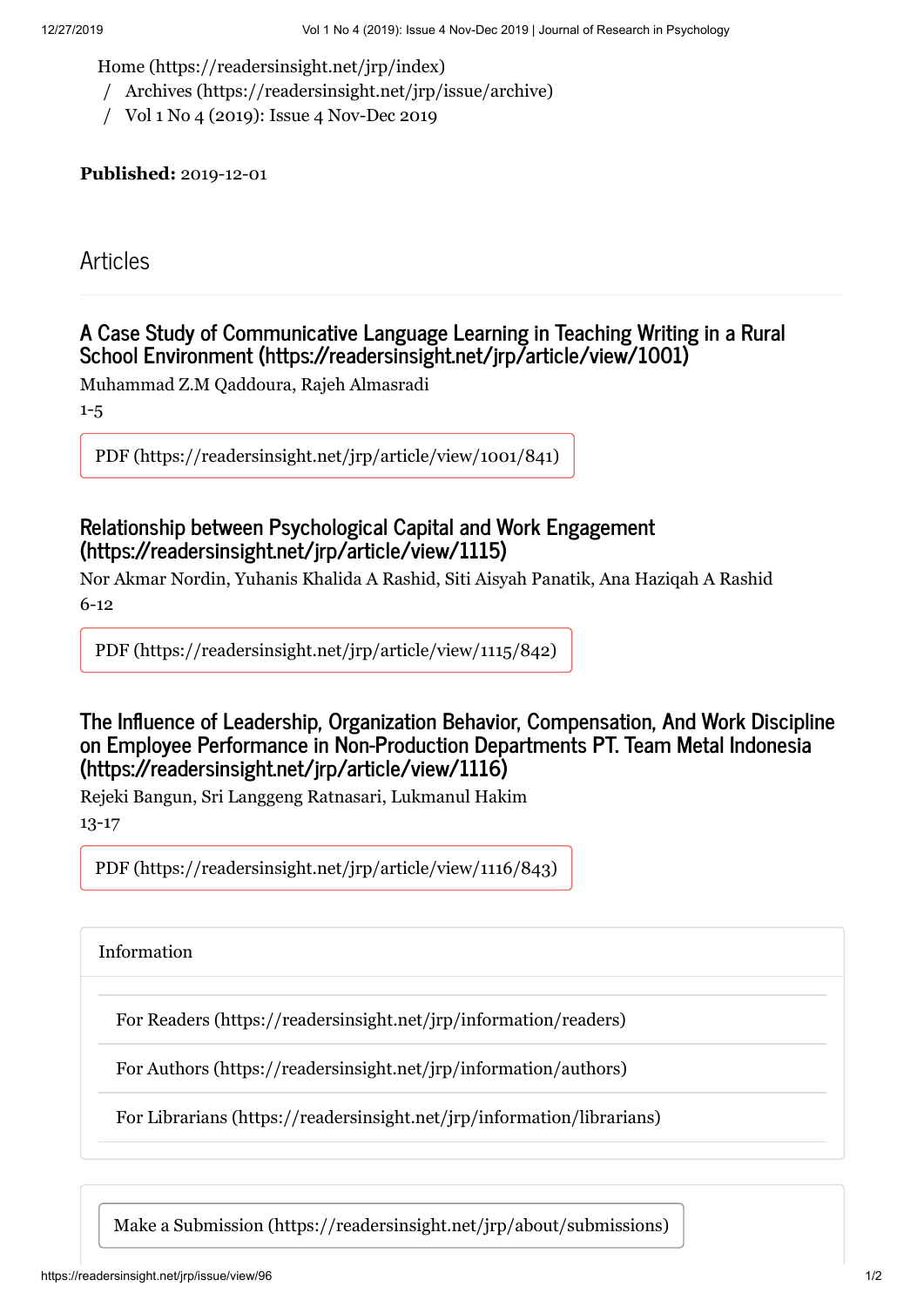[Open Journal Systems \(http://pkp.sfu.ca/ojs/\)](http://pkp.sfu.ca/ojs/)

### ISSN: 2664-9497 (Print) 2664-9500 (Online)

[This work is licensed under a Creative Commons Attribution 4.0 International License](http://creativecommons.org/licenses/by/4.0/) (http://creativecommons.org/licenses/by/4.0/).



[\(https://readersinsight.net/jrp/about/aboutThisPublishingSystem\)](https://readersinsight.net/jrp/about/aboutThisPublishingSystem)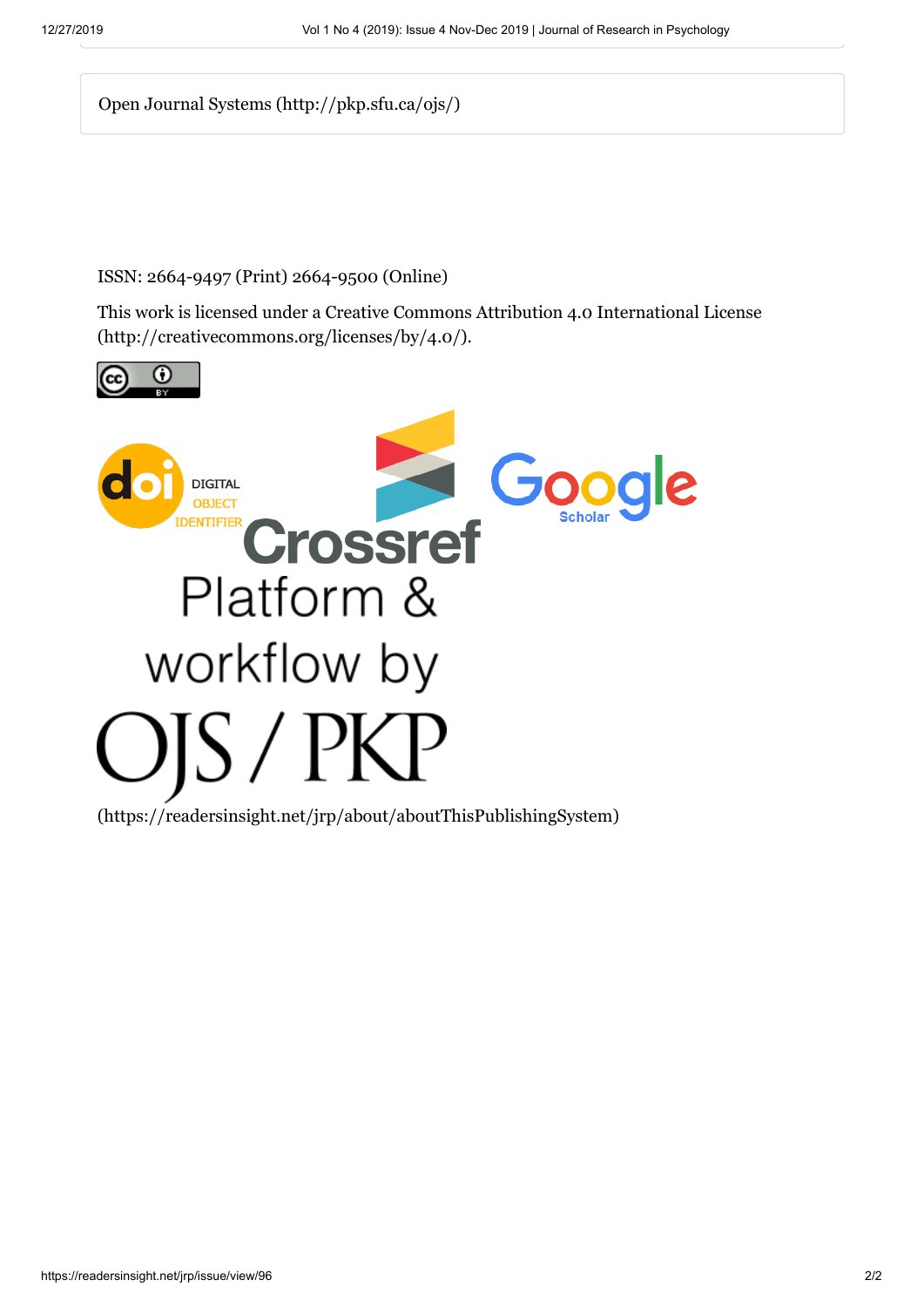[Home \(https://readersinsight.net/jrp/index\)](https://readersinsight.net/jrp/index) / Editorial Team

# **Editorial Team**

**Editor-In-Chief:** Assoc. Prof. Dr. Siti Aisyah Panatik, Universiti Teknologi Malaysia (UTM), Skudai, Johor, Malaysia

**Managing Editor:** Farhan Sarwar, University of Education, Lahore, Pakistan

### **Editorial Board:**

Prof. Dr. Shazia Hasan, University Central Punjab, Lahore, Pakistan

Assoc. Prof. Dr. Hadiyanto, M.Ed., Kepegawaian Universitas Negeri Padang, Indonesia

Dr. Ruhaya Binti Hussin, International Islamic University, Gombak, Malaysia.

Dr. Wan Mohd Azam Wan Mohd Yunus, Universiti Teknologi Malaysia (UTM), Johor, Malaysia

Dr.Prapimpa Jarunratanakul, Chulalongkorn, University, Thailand.

Information

[For Readers \(https://readersinsight.net/jrp/information/readers\)](https://readersinsight.net/jrp/information/readers)

[For Authors \(https://readersinsight.net/jrp/information/authors\)](https://readersinsight.net/jrp/information/authors)

[For Librarians \(https://readersinsight.net/jrp/information/librarians\)](https://readersinsight.net/jrp/information/librarians)

[Make a Submission \(https://readersinsight.net/jrp/about/submissions\)](https://readersinsight.net/jrp/about/submissions)

[Open Journal Systems \(http://pkp.sfu.ca/ojs/\)](http://pkp.sfu.ca/ojs/)

ISSN: 2664-9497 (Print) 2664-9500 (Online)

[This work is licensed under a Creative Commons Attribution 4.0 International License](http://creativecommons.org/licenses/by/4.0/) (http://creativecommons.org/licenses/by/4.0/).

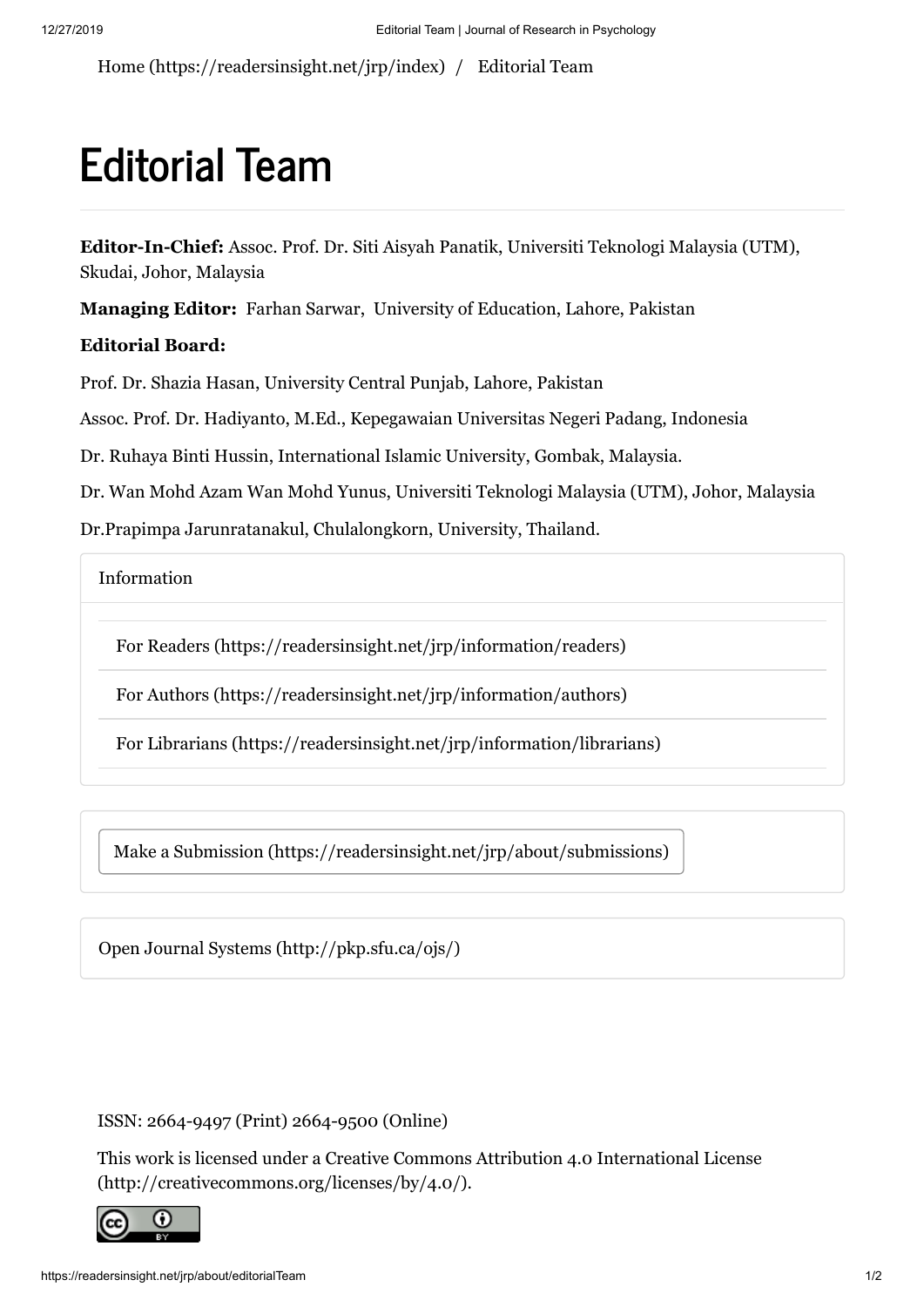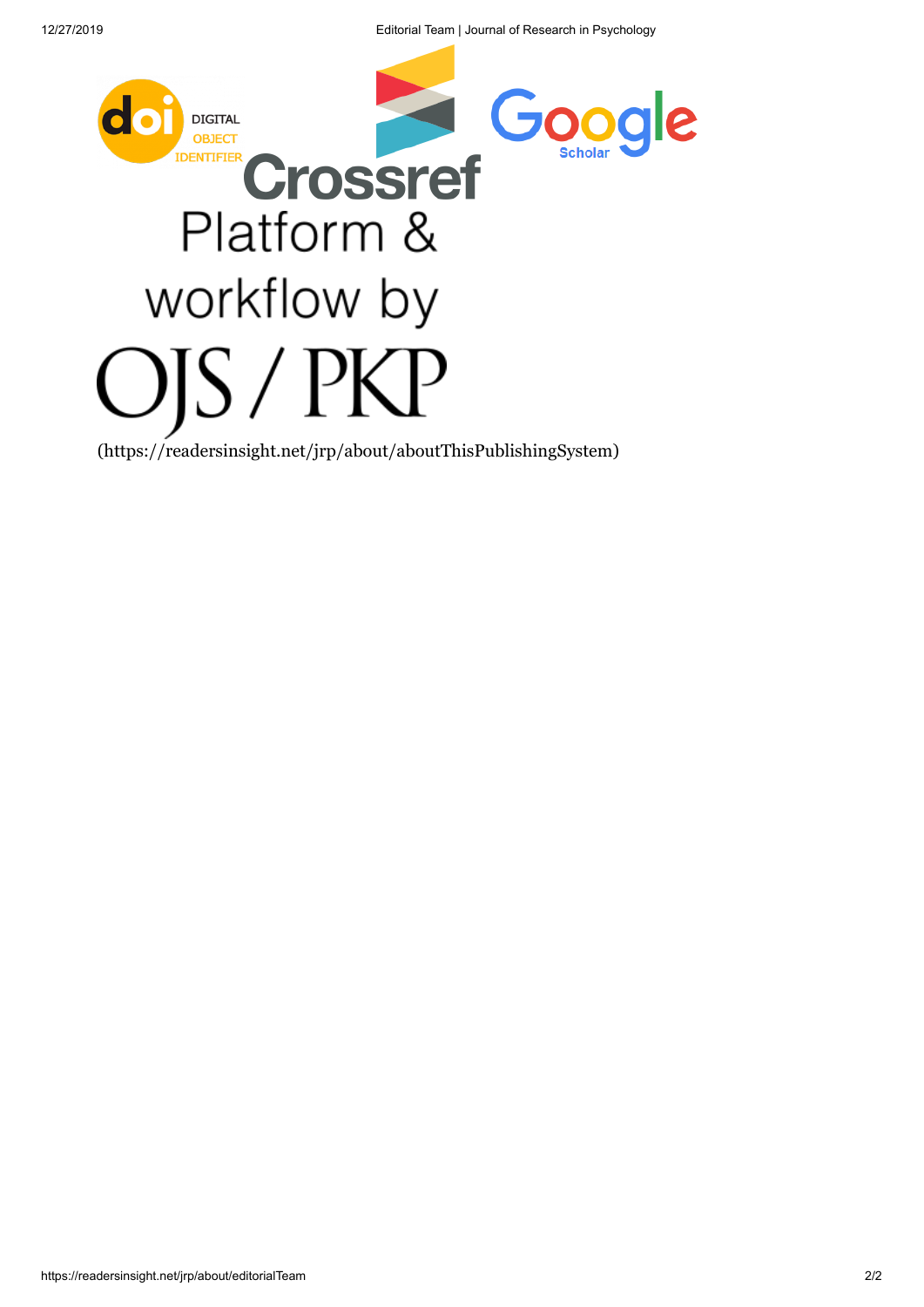

**Journal of Research in Psychology (JRP)** *www.readersinsight.net/jrp* ISSN: 2664-9500 (Online) ISSN: 2664-9497 (Print)



## **The Influence of Leadership, Organization Behavior, Compensation, And Work Discipline on Employee Performance in Non-Production Departments PT. Team Metal Indonesia**

Rejeki Bangun<sup>1\*</sup>, Sri Langgeng Ratnasari<sup>2</sup>, Lukmanul Hakim<sup>3</sup>

*1,2,3Universitas Riau Kepulauan, Jl. Pahlawan No. 99, Bukit Tempayan, Batu Aji, Kota Batam, Provinsi Kepulauan Riau, Indonesia* 

\*Corresponding author: rejeki@teammetal.com

#### *Abstract*

This research is to get information about leadership, organization behavior, compensation, work discipline and four factors to employee performance in Non-Production Department PT. Team Metal Indonesia. This research used a questionnaire for 94 respondents and used SPSS version 20. This research is quantitative research, statistics analysis. Multiple Linear Regression method with quantitative analysis. Based on SPSS data analysis, the researcher got the result Multiple Linear Regression analysis to leadership (X1) is 2.071 with significant 0.041, organization behavior (X2) is 0.817 with significant 0.416, compensation (X3) is -0.726 with significant 0.470 and work discipline (X4) is 2.985 with significant number 0.004. Result of the simultaneous test (F test) 8.083. Conclusion for this research are first hypothesis leadership has influence to employee performance, second hypothesis organization behavior has influence on employee performance but not significant, third hypothesis compensation has influence to employee performance but not significant, fourth hypothesis work discipline has partial influence to employee performance and last hypothesis that these four variables (leadership, organization behavior, compensation, and work discipline) have simultaneous influence on employee performance.

*Keywords: Leadership; Organization Behavior; Compensation; Work Disciple; Employee Performance*

#### **Article Information:**

Received: 5 Nov 2019 Revised: 15 Nov 2019 Accepted: 23 Nov 2019

**DOI:** http://dx.doi.org/10.31580/jrp.v1i4.1116

*© Readers Insight Publication*

#### **Introduction**

The success of an organization is very dependent on employee performance therefore employee required to contribute their best to the organization. Performance is the result of work that is by the responsibilities and authority of both organizations, groups, and individuals.

Efforts to realize work discipline in an organization are greatly influenced by various factors including; organizational culture, leadership, compensation and so forth. Employees will always be required to provide good work results so that they can provide added value to the organization. Leadership always involves someone's effort to influence the behavior of a follower in a situation. Sources of influence can be obtained formally, namely occupying certain managerial positions in a company or organization because managerial positions are obtained from a formal system so that one can assume the role of a leader is a result of the managerial position he occupies in an organization. Various types of obstacles will be encountered by individual organizations to work well so that their performance received by organizations and communities who need it.

This research will explain the influence of leadership, organization behavior, compensation and work discipline on the performance of the Production Department at PT. Team Metal Indonesia.

Leadership is the ability of a leader to ensure his/her subordinates to be willing to collaborate to achieve organizational goals that have been set. The function of a leader is not only limited to coordination but covers all fields or aspects. If this leader can carry out the great responsibility and motivation of the subordinates, then the leader can be said as a successful leader.

Organization behavior is related to how organizational members understand the cultural characteristics of an organization. Organization behavior, in general, is a philosophical statement, can be used as a demand that binds the members of the organization because it can be formulated formally in various organizational rules and regulations.

Compensation is giving rewards to employees for the work they have done that will improve work performance, work motivation, and employee job satisfaction. Compensation is one tool used to lure individuals and groups, perform certain behaviors that are considered to improve organizational effectiveness.

Good discipline reflects a person's sense of responsibility for the tasks given to him/her. Therefore, every leader always strives for his/her subordinates to have good discipline. Because with discipline, the goals to be achieved can be more effective and efficient. Research purposes

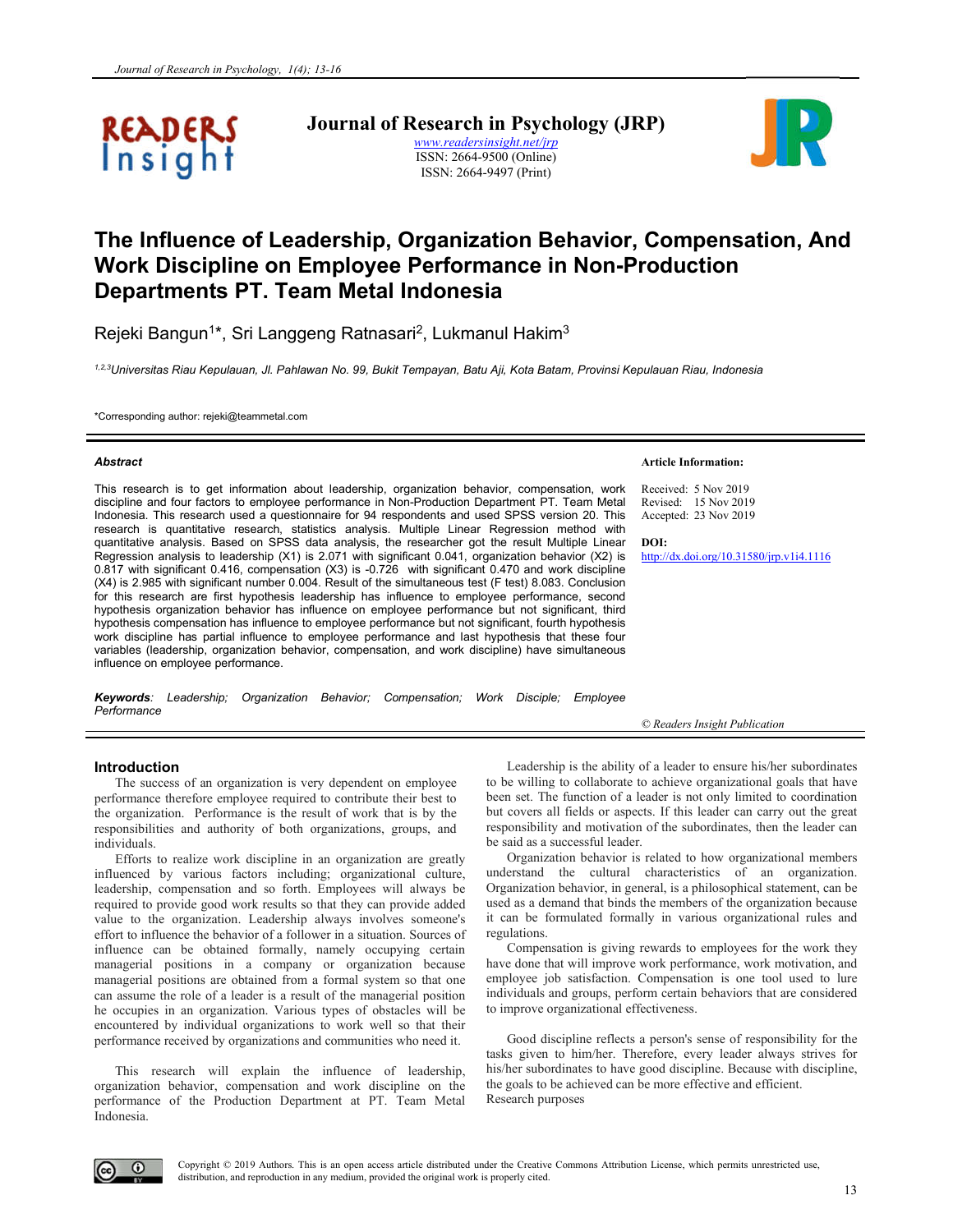- 1. To analyze the effect of leadership on the performance of Non-Production Department employees at PT. Team Metal Indonesia.
- 2. To analyze the effect of organizational behavior on the performance of Non-Production Department employees at PT. Team Metal Indonesia.
- 3. To analyze the effect of compensation on the performance of Non-Production Department employees at PT. Team Metal Indonesia.
- 4. To analyze the effect of work discipline on the performance of Non-Production Department employees at PT. Team Metal Indonesia
- 5. To analyze the effect of leadership, organization behavior, compensation, work discipline simultaneously on the performance of Non-Production Department employees at PT. Team Metal Indonesia.

#### **Literature review**

#### *Performance*

Performance is the achievement of works results or achievements and is one measurement of actual behavior in the workplace that is multidimensional (Mathis and Jackson, 2014).

#### *Leadership*

Leadership is behavior influencing subordinates in order to achieve organizational goals (Badeni, 2014).

#### *Organization Behavior*

Organization behavior as ability and willingness to one's behavior to organizational behavior and have high relevance to willingness, ability and willingness to increase work productivity, (Romli, 2014)

#### *Compensation*

Compensation is a way of personnel department to improve work performance, work motivation, and job satisfaction by giving everything in return for services to employees (Handoko, 2014).

#### *Work Discipline*

Discipline is the willingness of someone to follow all the rules of the company or organization and prevailing social norms (Hasibuan, 2013).



**Fig. 1.** Conceptual Framework

- 1. There is an influence of leadership on the performance of Non-Production Department employees at PT. Team Metal Indonesia.
- 2. There is an influence of organizational behavior on the performance of Non-Production Department employees at PT. Team Metal Indonesia.
- 3. There is an influence of compensation on the performance of Non-Production Department employees at PT. Team Metal Indonesia.
- There is an influence of work discipline on the performance of Non-Production Department employees at PT. Team Metal Indonesia.
- 5. There are influences of leadership, organization behavior, compensation, and work discipline simultaneously on the performance of Non-Production Department employees at PT. Team Metal Indonesia.

#### **Methodology**

This research is quantitative research, which is designed to find and explain causal relationships between variables through hypothesis testing (explanatory research). According to Sugiyono (2013) hypothesis testing is research that aims to test hypotheses in general is a study that describes the phenomenon in the form of relationships between variables obtained based on data and facts that exist related to variables of Leadership, Organization Behavior, Compensation, Work Discipline also their influence on Employee Performance at PT. Team Metal Indonesia, with initial collection techniques namely initial observation, library research, and field research by distributing research instruments in the forms of questionnaires with Likert scale to a sample of 94 employees using SPSSVer 20 software of Non Production department PT. Team Metal Indonesia.

### **Results**

**Table 1**: t-test results

|                | Unstandardized<br>Coefficients |               | Standardized<br>Coefficients | t     | Sig. |
|----------------|--------------------------------|---------------|------------------------------|-------|------|
|                | в                              | Std.<br>Error | Beta                         |       |      |
| (Constant)     | 14.849                         | 7.907         |                              | 1.878 | .064 |
| X1             | .204                           | .098          | .230                         | 2 071 | 041  |
| X <sub>2</sub> | .150                           | .184          | .090                         | 817   | 416  |
| X3             | $-.077$                        | .105          | $-076$                       | - 726 | 470  |
| X4             | .654                           | 219           | .340                         | 2.985 | .004 |

| <b>Table 2: F test results</b> |  |
|--------------------------------|--|
|--------------------------------|--|

| Model      |          |    |         |       |                   |
|------------|----------|----|---------|-------|-------------------|
|            | Sum of   |    | Mean    |       |                   |
|            | Squares  | df | Square  | F     | Sig.              |
| Regression | 756.254  | 4  | 189.063 | 8.083 | .000 <sup>b</sup> |
| Residual   | 2081.799 | 89 | 23.391  |       |                   |
| Total      | 2838.053 | 93 |         |       |                   |

Research Hypothesis

 $\left( i\right)$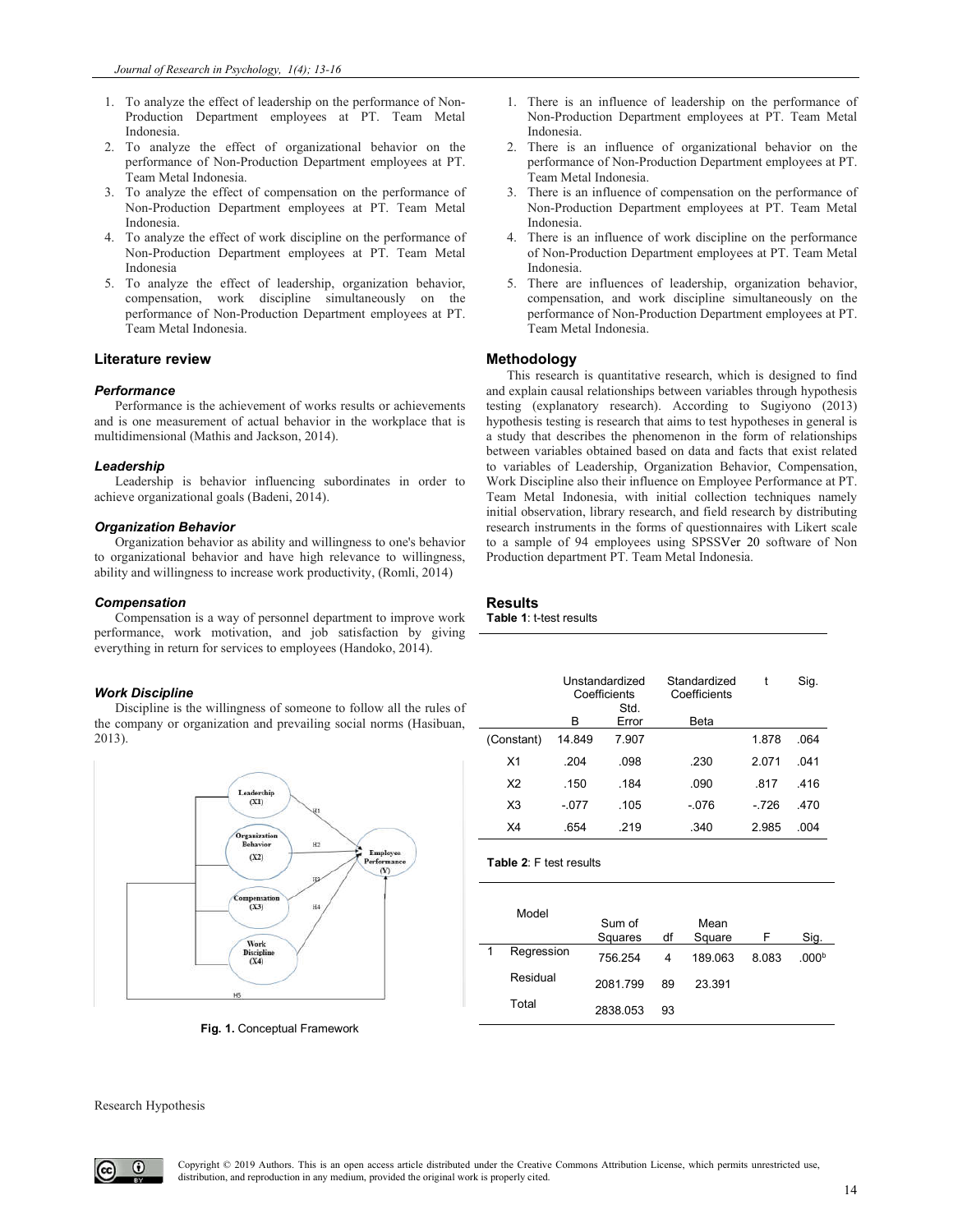#### **Discussion**

Results of this research that all independent variables (leadership, organization behavior, compensation, and work discipline) had an influence on employee performance.

The following is a description of the analysis of research based on variables.

- 1. From the calculation, the significance value for the Leadership is  $0.041$  and the t value of  $2.071 > t$ -table 1.99. Thus the conclusion of the Leadership variable has influential to Employee Performance variables.
- From the calculation, the significance value for the variable Organization behavior is 0.416 and t-count 0.817 <t-table 1.99 then Ho is accepted or Ha is rejected. Thus the conclusions of the Organization behavior variables are influential but not significant to the Employee Performance variable.
- 3. From the calculation, the significance value for the Compensation variable is  $0.470$  and t-count  $-0.726 \leq t$ -table 1.99 then Ho is accepted or Ha is rejected. Thus the conclusion of the Compensation variable is influential but not significant to the Employee Performance variable.
- 4. From the calculation, the significance value for the Work Discipline variable is 0.004 and t-count 2.985> t-table 1.99 then Ho is rejected or Ha is accepted. Thus the conclusion of Work Discipline is influential on Employee Performance variables.
- 5. From the ANOVA test or F-test, the F count is 8.083 and with a probability of 0,000. Probability is much smaller  $(\leq)$  than 0.05, so regression models can be used to predict performance. The SPSS output also shows p-value 0,000  $<$ 0,05 and F-count of 8083 > F-table 2.48, which means it is significant . Thus it concluded that the variables of Leadership, Organizational behavior, Compensation and Work Discipline simultaneous influence the Employee Performance.

#### **Conclusion**

- 1. Partially leadership influence on the performance of nonproduction department employees at PT. Team Metal Indonesia. This means that appropriate leadership can improve the performance of employees of non-production department PT. Team Metal Indonesia. Supportive leadership becomes an appropriate leadership style in providing solutions to employees when faced with problems in their work. Improving leadership can have an impact on improving the performance of non-production department employees at PT. Team Metal Indonesia.This finding is in line with the findings of Huang *et al* (2011), Luthans(2016), Raf *et al*. (2014), Ratnasari, Sutjahjo, and Adam (2018).
- 2. Organization behavior has no effect on the performance of non-production department employees at PT. Team Metal Indonesia. The current organizational culture is a culture of honesty and a desire to learn the tasks given by the company. The culture of openness and culture of doing work efficiently has not become a culture in the non-production department of PT. Team Metal Indonesia. The current increase in organizational culture can cause a decrease in employee performance related to the culture of openness and culture of doing work efficiently which has not been maximized.This result is in line with Allard (2010) and Aripin et al. (2013).
- 3. Compensation has no effect on the performance of nonproduction department employees at PT. Team Metal Indonesia. The current compensation is only in the form of treatment for employees in accordance with current health costs. Compensation is in incentives and salaries provided are also not in accordance with the workload that is carried out by

employees. Current compensation increases can cause a decrease in employee performance related to incentives and salaries.This finding not in line with the findingsMusriha (2009), Condly*at al* (2008).

- 4. Partially work discipline has influence on the performance of employees of non-production department PT. Team Metal Indonesia. This means that good work discipline can improve the performance of employees of non-production department PT. Team Metal Indonesia. Coming on time to the workplace and obeying the applicable regulations can improve employee performance. Improving discipline can have an impact on improving the performance of non-production department employees at PT. Team Metal Indonesia.This finding is in line with the finding of Dunggio (2013).
- 5. Simultaneously the influence given by the four independent variables is positive, meaning that the better (high) leadership, organizational culture, compensation, and work discipline will result in the better (higher) performance of the employees produced. This finding is in line with the finding on Dunggio (2013), Aulia, R. (2014).

#### **References**

- Allard, I.N. (2010), *Examining Relationship between Organizational Culture and Performance: Moderators of Culture Gap, Northcentral University, Prescott Valley, Arizona*.
- Aripin, Salim, U., Setiawan, M. and Djumahir (2013),"Implications of organizational culture and leadership styles: the effects on job satisfaction and organizational performance of police sector in Bandung, Cimahi, Garut-west java", *IOSR Journal of Business and Management*, Vol. 7 No. 5, pp. 44-49
- Aulia, R. (2014). Pengaruh Pendidikan dan Pelatihan, Kepuasan Kerja, Kepemimpinan terhadap Kinerja Perawat Rawat Inap RSUD Kabupaten Siak (The impact of education and training, satisfaction and leadership on employees' performance of RSUD Kabupaten Siak). *Jurnal Tepak Manajemen Bisnis*, 6(2), 63-72
- Badeni. 2014. *Manajemen Sumber Daya Manusia*, Jakarta: Rineka Cipta.
- Condly, C., & Stolovitch. (2008). The Effects of Incentives on Workplace Performance: *A Meta-Analytic Review of Research Studies1. Performance Improvement Quarterly*, 16(3), 46-63
- Dunggio, M. (2013). Semangat dan disiplin kerja terhadap produktivitas kerja karyawan pada PT. Jasa Raharja (Persero) Cabang Sulawesi Utara [Spirit and work discipline on employees' productivity in the Jasa Raharja Sulawesi Utara Branch]. *Jurnal EMBA*, 1(4), 523-533.
- Handoko T, Hani. 2014. *Manajemen Personalia dan Sumber Daya Manusia.* Yogyakarta: BPFE-Yogyakarta.
- Hasibuan, Malayu. 2013. *Manajemen Sumber Daya Manusia*, Jakarta: PT Bumi Aksara.
- Huang, C.-M., Hsu, P.-Y. and Chiau, W.-L. (2011), "Perceptions of the impact of chief executive leadership style on organizational performance through successful enterprise resource planning", *Social Behavior and Personality: An International Journal*, Vol. 39 No. 7, pp. 865-878.
- Luthans, F. (2016). *Organizational Behavior* (VivinAndhikaYuwono (trans.), ShekarPurwanti, Th. Arie P, and WinongRosari). Yogyakarta: Andi.
- Mathis, Robert L dan John H. Jackson. 2014.<br>ManajemenSumberDayaManusia. Buku 1, AlihBahasa: Jimmy *ManajemenSumberDayaManusia*. Buku 1, AlihBahasa: Jimmy SadelidanBayu. PrawiraHie, Jakarta: SalembaEmpat.
- Musriha. (2009). Effect of motivation, training and compensation to employee performance in the service industry and trade Probolinggo district. *Dialectics Journal*, 6(1)
- Ratnasari, Sri Langgeng., Gandhi Sutjahjo, and Adam. (2018). Lecturer's Performance: Leadership, Organizational Culture, Work Motivation, and Work Behavior. *International Conference of Organizational Innovation (ICOI 2018).* KnE Social Sciences.
- Romli, Khomsyahrial. 2014. *Komunikasi Organisasi Lengkap.* Grasindo*:*  Jakarta
- Sugiyono. 2013. *Metode Penelitian Kuantitatif, Kualitatif dan R&D.* Bandung:CV. Alfabeta.